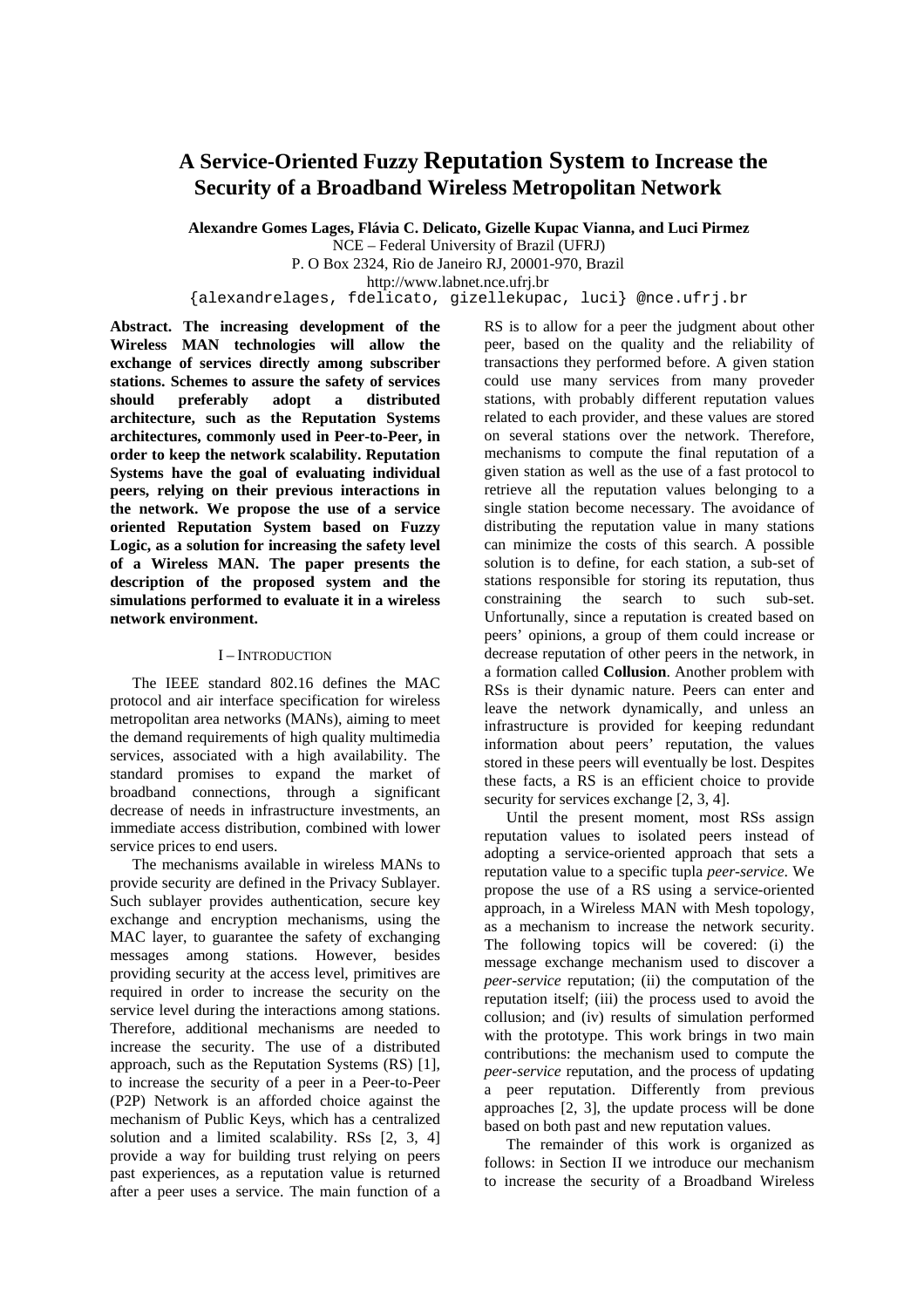Metropolitan Network. In Section III, the reputation calculation using Fuzzy Logic is presented. In Section IV we provide simulation results, and Section V we make some concluding remarks.

# II – SAFETY MODEL FOR BROADBAND WIRELESS METROPOLITAN NETWORKS

One important goal of our work is to propose a reputation-based security system for *Mesh* metropolitan wireless networks. Our service-based approach has an important role in providing safety for these networks, as it supports the secure exchange of services directly among subscriber stations. Mesh Wireless Broadband Networks are characterized by allowing the direct interaction between stations, with no need for a centralized infrastructure. A paramount requirement for this kind of interaction is to guarantee the safety of communicating stations. IEEE 802.16 standard addresses the security at the link layer level. However, to fully explore the potential and flexibility offered by a Mesh network, it is important to include mechanisms to provide security at the application or service level. Reputation Systems (RSs) are a promising approach to provide such level of security.

In general, RSs use the peers' previous experience to assign reputation levels to resources or other *peers*. Such systems assume that peers maintain the same identifier during all the time they remain inside the system. In several works [2, 3, 4], the reputation value is assigned by the user, after an interaction with a peer. By adopting a serviceoriented approach, the reputation value is a function that represents the use of a service by a peer. For keeping the integrity of the information stored by them, each *peer* is assigned a a single public key. For that purpose, we adopted the model SPKI/SDSI [8, 9] which has a decentralized approach for the process of keys authentication. For storing the information about interactions with other subscribers we defined the *Service Reputation Degree-Table (SRDT)*, located at each peer. This table has four fields: the service class identification (IDS), which can be *UGS, rtPS, nrtPS,* or *BE*; the peer identification (IDP); the peers' Reputation degree in relation to this service class (REP); and the Relationship degree (REL) among the IDP and the peer storing the table. The fields REP and REL represent previous interaction experiences with the service under consideration, and they assume values in the interval [0,1]. Whenever a peer uses a service, REP is updated based on the performed actions.

As time elapses, the *peer* that hosts the service (HP) updates the fields REL of the SRDT, in order to indicate its level of interaction in relation to each *peer*. The closer the value of REL is to one, the greater would have been the interaction of this specific service with the *peer*, and the more trustable the corresponding value stored in the field REP will be. The value of this field can be either incremented or decremented, depending on the interactions carried out among the *peers*. When a *peer* needs to use another *peers'* service for the first time, two situations can occur: the *peer* has an invitation or not. In the first situation, the *peer* uses the service invitation sent by another *peer* that already uses this service, and the new peer inherits the reputation of the inviter. A service invitation is represented by a message, containing the public key of the inviter *peer* and its IDS. When the HP receives a request by a *peer* having an invitation, the HP will first check its authenticity with the inviter, in a process out of the scope of this work. In the second situation, the HP has to take the decision of providing or not the service to the new *peer*, using specific policies as, per example, quering the *peers* belonging to their relationship network and checking whether any of them has informations about the pair *peerservice*.The possibility for a new *peer* to access a service, even without having an invitation, makes it possible for new *peers* to join the network without any associated reputation value. After using the service, the behavior of the requesting *peer* (RP) is evaluated, and the result is reflected on the REP field of the HP's table SRDT.

One class of services comprises several applications but, for the sake of simplicity, we assume that each service class comprises only one application. In addition, the Aggregate reputation value is calculated by first calculating the *peer's* reputation in each service class. Different weights, representing priorities, are associated to each service class. For example, the weight of class UGS can be 4 and the one of class BE, 1. In Section 5, the calculation of one peer's reputation is described.

To use a Reputation System in a network with Mesh topology, it is necessary the use of a mechanism to exchange messages about the reputation that are been calculated and stored within the stations. In this work, a structured P2P overlay network was used, offering the primitives that make possible the exchange of reputation values between stations. There are several architectures that offer a structured network [5, 6, 7]. Although a structured network incur high maintenance cost of the peers, it was used because an unstructured network has a high lookup cost and use a broadcast mechanism to find other peers, with the impact in the bandwidth used.

We adopted *Chord* protocol [5] for searching the reputation value of a given *peer-service* pair. *Chord* is a scalable protocol that supplies message search mechanisms in P2P networks, using a ring topology, and *keys* generated through a *hash* algorithm. When a *peer* wishes to use another *peer's* service, the HP applies one or more *hash* algorithms to find out the keys that identify the *peers* storing the reputation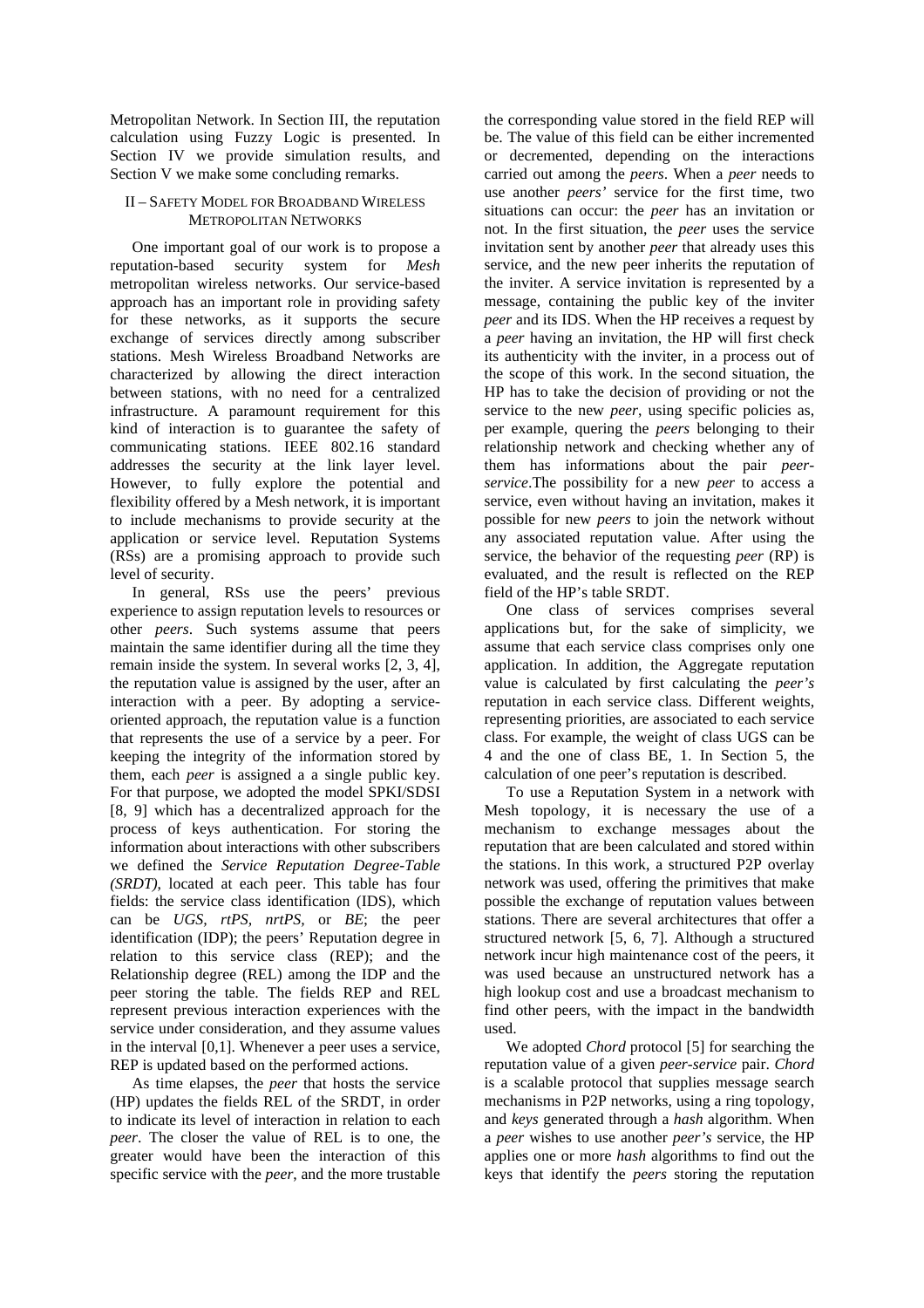(SP's) of the RP. The *peer* which has the same key is responsible for the information storage. To increase the redundancy in the storage, two or more *hash* functions can be used, so the information can be stored in two or more *peers*. Figure 1 presents the network structure used in this article. The figure shows peer S requesting a service of *peer* A (continuous line). Upon receiving the request, *peer* A executes two *hash* algorithms in order to obtain two distinct keys, and afterwards, it sends the requisitions for these *peers* asking about *peer* S reputation (traced lines).

A differential in our proposal consists in the adoption of an additional step, besides those executed by *Chord* protocol, aiming to increase the reliability of reputation information. In this additional step, the HP (in the example *peer* A) sends requests to the *peers* considered "Friends" (*peer* C), i. e., *peers* that have a high value in the field REL, as an attempt to improve the reputation evaluating (1) of the RP (*peer* S); and (2) of the SP's of the RP (*peers* B and N). Considering Figure 1, C will return the reputation of S, in case it has it, and also the reputation of *peers* B and N, the SP's of S. The requests for *peers* considered "Friends" is justifiable, since a "Friend" can have a more reliable value of REP for the RP than other *peers* returned by the *hash* algorithm. The REP returned by these "Friends" also informs the REP of the *peers* returned by the *hash* algorithm, in case the HP does not have it. If is neither possible to obtain the REP values from the SP, nor from "Friend" *peers*, the SP will have a low value, next to zero, for the field REL, so that the influence of the REP returned by them will be considered very low in the calculation of final reputation of the RP.



**Reputation Calculation** 

# III – REPUTATION CALCULATION USING FUZZY LOGIC

This section will present two inference processes. One process is related to the computation of a *peer* reputation, and the other one is used to avoid the formation of collusion in the network.

The fields REP and REL of the SRDT are used for calculating a *peer's* reputation. A *peer*, upon receiving a service request, sends requisitions about the RP's reputation to the SP's, and also to the *peers* considered its "Friends". The returned REP values always refer to the requested *peer-service* pair, and the HP also checks its SRDT values for REL those SP's. Upon acquiring all this information, the HP can perform the calculation of the RP's reputation. When the REL value is low, for example, because it refers to an unknown *peer*, the REP value returned by this *peer* will have a low influence on the reputation calculation of the RP.

The procedure for the calculation of a peer's reputation is based on the Fuzzy Logic and is called "Fuzzy Reputation Calculation". By definition, a fuzzy variable is defined by the quadruplet (X, R, U, M), where: X is the the variable name; R is the set of linguistic values of X; U is the discursive universe of variable X; M is a semantic rule that associates each linguistic value to its  $M(r)$  meaning. The first step of the calculation comprises the definition of fuzzy variables and their correspondind fuzzy sets. After refining the initial definitions, through many simulations, the following variables were selected:

**Reputation-Degree** (input variable): contains a *peer's* reputation degree returned by a *peer* that has provided the service *(Very High, High, Medium, Low, Very Low)*.

**Relationship-Degree** (input variable): contains the relationship degree between the *peer* that has sent the reputation and the *peer* in charge of storing it *(Friend, Colleague, Stranger)*.

**Final-Reputation** (output variable): represents the *peer's* reputation in relation to the relationship level between them *(Very high, High, Medium, Low, Very Low)*.

The combination of all fuzzy input variables can generate up to 15 possible IF-THEN rules in the diffuse rule base. The surface (a) of Figure 4 graphically synthesizes the adopted rules and presents the returned reputation value. For evaluating the rules, we used a *Mamdani* system type and the following methods: (i) *And* - min; and (ii) *Or -* max; (iii) *Implication* - min and (iv) *Aggregation* - max. The chosen *Defuzzification*  method was the *mom* (average of the maximums), because it presents the best results and coherence with the output. The diffuse rule machine determines which rules will be activated by the fuzzy input variables in order to determine the output fuzzy sets that will be defuzzified.

The result of the "Fuzzy Reputation Calculation" procedure, the Fuzzy variable $_{i,j}$ , is then used by the equation of Figure 2 for calculating the *peer's* local reputation, i. e., the reputation of the *peer* in a determined service class. In the equation, *Reputation<sup>j</sup>* represents the local REP of *peer* j; *Relationshipi,j* represents the REL value among *peer* i and *peer* j. The *Fuzzy variable*<sub>ij</sub> represents the value calculated by *peer* i's inference machine in relation to j's. Since a *peer* can receive several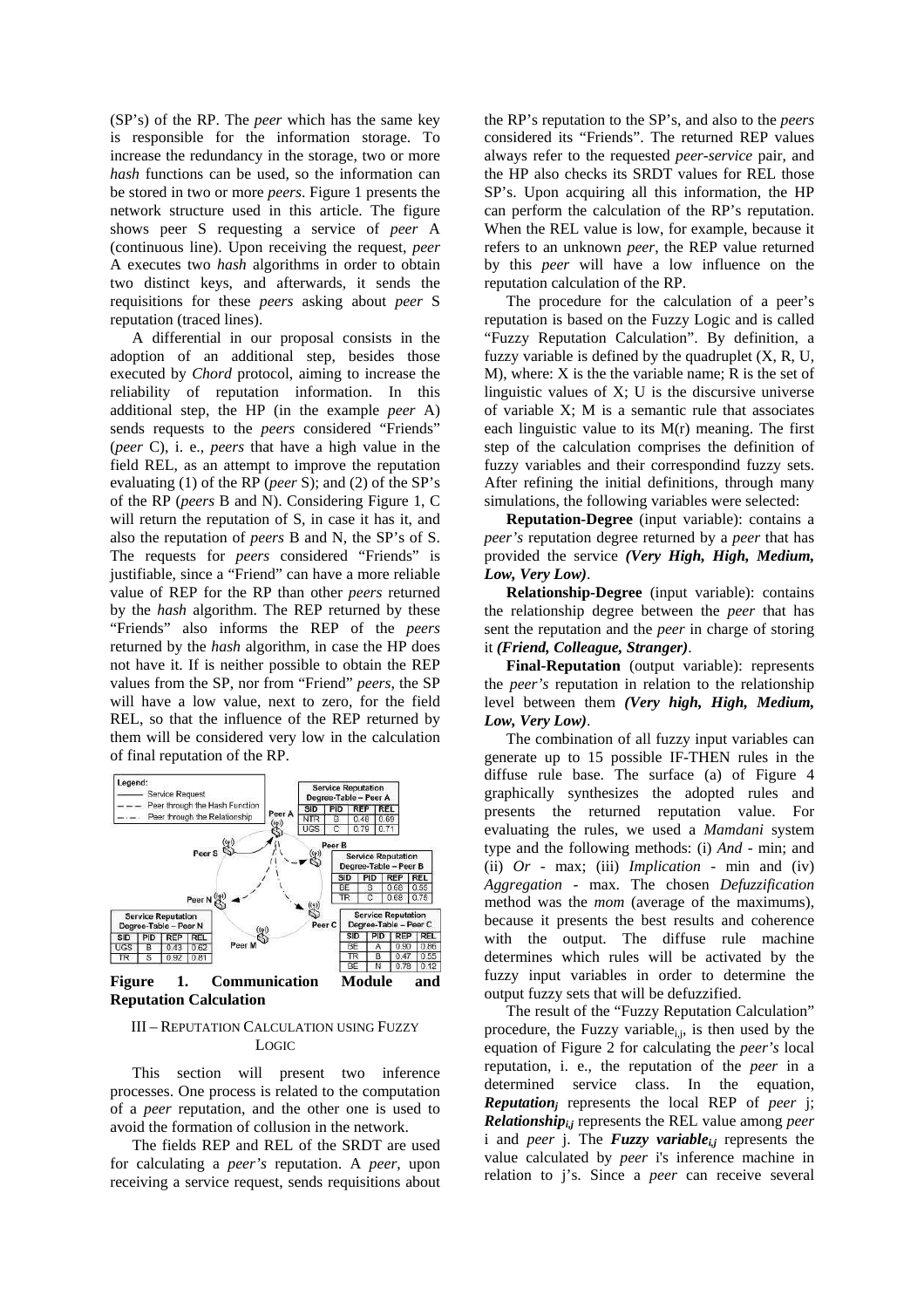reputation values about another *peer* from the SP's and from the friend *peers*, for the determination of the *peer's* final reputation, a weighted average of the REL levels of the *peers* that returned the final REP is performed.

$$
\text{Reputation}_{j} = \frac{\sum_{i=1}^{n} \text{Relationship}_{i,j} * Fuzzyi,j}}{\sum_{i=1}^{n} \text{Relationship}_{i,j}}
$$

#### **Figure 2. Formula for the calculation of a peer's reputation**

For example, in Figure 1 *peer* S requests a service from *peer* A. *Peer* A, when executing the *hash* algorithm, returns *peers* N and B as SP of S. The reputation values of S returned by N and B are 0.92 (Very High) and 0.68 (High), respectively. *Peer* A knows only *peer* B, and its REL with B is 0.69 (Friend). *Peer* C returns the information that *peer* N is in its table, and its REP is 0.78 while its relationship value is 0.12 (Unknown). The REP and REL information of B stored in C are also sent to *peer* A (0.47 and 0.55, respectively). Next, the inference machine is used to calculate *peer* A's reputation in relation to B (Fuzzy<sub>ab</sub>) and to N (Fuzzy<sub>a,n</sub>). For A in relation to B, the "Fuzzy Reputation Calculation" procedure receives as scalar input variables the values 0.68 and 0.69, for REP and REL, respectively. One of the rules that can be applied to these entries is: **If** (A's reputation in relation to B's) is **HIGH** and (A's relationship in relation to B) is **FRIEND then** Final-Reputation is **HIGH**. The defuzzification process returns, for the output fuzzy variable **reputation**, the scalar 0.59.

For calculating A's reputation in relation to N, the fuzzy procedure receives as scalar input variables the respective values, 0.92 and 0.12, for the variables REP and REL. The rule that can be applied is: **If**  $(A's$  reputation in relation to N) is **VERY HIGH** and (A's relationship in relation to N) is **STRANGER then** Final-reputation is **MEDIUM**. The defuzzification process returns the REP value of 0.56. Once having these values, *peer* A can calculate the final reputation of S applying the formula in Figure 2:  $S = (0.69*0.59)/(0.69+0.12)$  $(0.12*0.56)/(0.69+0.12) = 0.58.$ 

In order to perform the calculation of an *Aggregate peer* reputation (AREP), all REP values a *peer* has in the four service classes are aggregated to generate one single reputation value. As we have already mentioned, service classes have different priorities. Thus, a *peer* having a high reputation in a low priority class and a low value in a high priority class can have as a result a low value of AREP. To connect these confronting values, we used a weighted average of REP values. Due to restrictions in space, the discussion about the launching of the evaluation process of a *peer*, after the utilization of a service, is outside the scope of this article.

Received REP values that are outside a certain

percentage from the distribution of values at SRDT are discharged and do not result in table updating, in order to avoid a well known peer from being penalized by another one that informs a low REP value for it, outside its historic average and standard deviation. However, such values are inserted in a base of historic REP values per service and per *peer* (HREP) received from a given *peer*. This base is used to allow for successive REP values outside the standard the possibility to change the distribution pattern, in a future moment. In this article, the HREP values are modeled using a normal distribution.

When a *peer* receives a REP value in accordance with the distribution pattern, before storing this value into the SRDT, a second process is carried out to avoid oscillations in REP, and so decreasing the chance of collusion. Thus, when a *peer* receives messages for storing REP values, the REL value of those *peers* sending the messages has also to be taken into consideration, by using the expression in Figure 3.

In this formula, **Repaverage** is the *peer's* average REP value, **Rep<sub>new</sub>** is the new received REP value, and the result is attributed to **Rep<sub>peer</sub>**. Variable  $\alpha$  can receive values in the interval [0,1]. If  $\alpha$  is close to 1, the Repaverage will be more relevant, and the collusion is avoided. Otherwise, Rep<sub>new</sub> will have a greater weight.

 $\text{Rep}_{\text{near}} = \alpha^* \text{Rep}_{\text{average}} + (1 - \alpha)^* \text{Rep}_{\text{new}}$ 

## **Figure 3. Formula to avoid oscillations in the update of reputation degree**

An important differential of our work is related to the proposed method to obtain the value of the variable α. To establish such value, it must be taken into account the REL value among the peer sending the REP of the RP and the HP. So, in case the HP receives a message from a *peer*, and the REL degree between them is considered High ("Friend"), the value of α should be low for the value Rep<sub>new</sub> to have a higher weight in REP updating. If the *peers* sending the reputation values have a low REL with the SP,  $\alpha$  will be high, and the updating impact will be low. The surface of Figure 4 (B) presents the generated values of  $\alpha$ , upon the REL and REP values received by a *peer*. This surface was generated by a fuzzy inference machine with Degree-Reputation (linguistic variables: Very High, High, Medium, Low and Very Low) and Relationship-Degree (linguistic variables: Friend, Colleague and Stranger) variables, and Alfa output variables (linguistic variables: Small, Medium and High)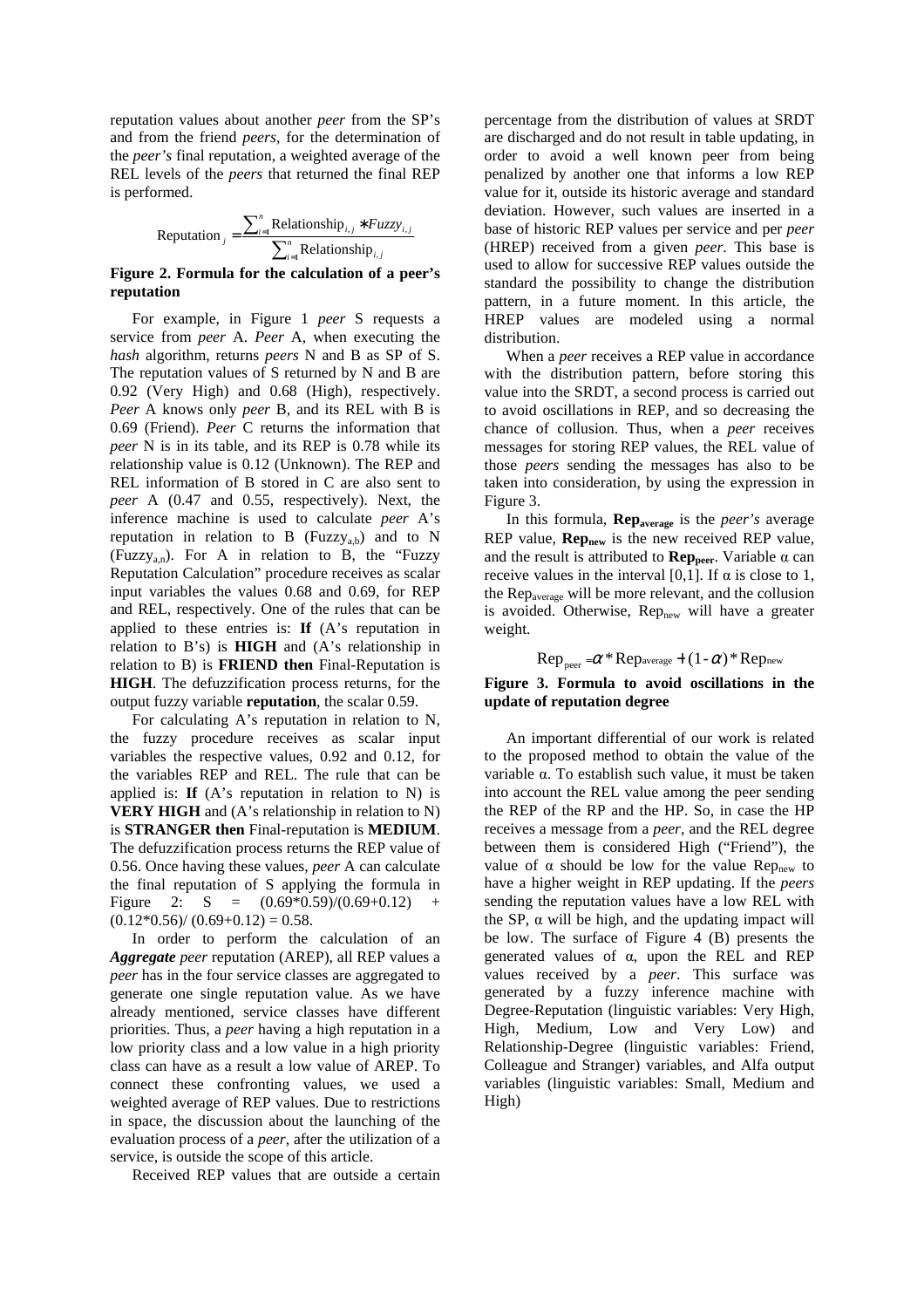

**Figure 4. Surface for the calculation of Trust (A) and Alfa (B)** 

# IV – SYSTEM EVALUATION

We performed a set of simulations in order to analyse the capability of the proposed mechanism to avoid the collusion. Simulations were conducted by using the Network Simulator (NS-2) [10] and a wireless network 802.11 with a total of 60 peers in a range of 100mx100m. Since in the performed simulations we were interested in measuring the reputation of a *peer* at the application leve, it was not necessary to use the Chord Protocol and an 802.16 network infrastructure. To analyze the benefits of the proposed mechanism, the tests compared the process of updating the SRDT using a fixed  $\alpha$ , as in previous works [2, 3], that also does not discard values out of the distribution, with the proposed *variable-*α method.

Figure 5 illustrates the variation of REP values a *peer* A received to store, related to peer B. We used only one hash function, which always returns *peer*  A. Simulations were accomplished with collusion sizes of 5%, 10%, 20%, 30%, 40%, and 50% of network. The initial REP of peer B was set to 0.5. Thirty rounds for each size of collusion were made and the average, standard deviation and confidence interval of 95% calculated. The total simulation time was 3000 seconds, with 300 seconds for the transient phase. For each collusion group, a set of random *peers* was chosen, from a total of 60 *peers*, and it was selected from this set: (i) a RP (*peer* B); and (ii) the *peers* that create the collusion. At each 5 seconds, peer B generates an event to access the service of another *peer* in the network, in a random way. During the first 300 seconds of simulation, the collusion group did not affect the REP of *peer* B. After that time, when *peer* B access the service from a *peer* that belongs to the collusion group, a bad value of REP was returned, between Very Low and Low, independently of actions that *peer* B has made. If the *peer* did not belong to the collusion, it would return the real REP of peer B. Figure 5 (a) illustrates the final average REP of *peer* B, using the equation of Figure 3 (with variable  $\alpha$ ) and using the values 50%, 75%, 85% and 95% as a parameter to the distribution. Figure 5 (a) also depicts the average initial REP of *peer* B, before the creation of collusion. Comparing the curves in the Figure 5 (a), it is evident that even though with a collusion size of 20%, the final REP of *peer* B did not have a negative difference compared with its initial REP. Only after collusion size increased to 25% the value

of final REP of *peer* B became negative in relation with the initial and final value. The curve using the parameter 50% declines more quickly than the others because it adopts a more conservative strategy. With the increasing number of *peers* in collusion, the difference between REP values returned became large and more values of REP are discarded. According to Figure 6 (a), when using the parameter of 50%, the percentage of discart is approximately 73%, with a collusion group of size 50% of network. It confirms why the final REP of *peer* B in Figure 5 (a) decreases so fast.





**Figure 5. Updating the Table Service Reputation – (a) Fuzzy (b) Fixed** α

Figure 5 (b) shows the final average REP of *peer*  B, using a fixed  $\alpha$  value of 95%. The four curves are overlapped because there is not a mechanism to discard REP values. This figure also shows the initial average REP of *peer* B, before the formation of collusion. Comparing the four curves of final REP with the curve representing the initial REP, the final reputation begins to present a difference negative, after a collusion size of approximately 12%. The difference between initial and final REP is very large when compared with *variable-*α*-anddiscard* mechanisms. Figure 6 (b) compares the initial and final REP using the *variable-*α*-anddiscard* mechanism with the *fixed-*α method. With a collusion group of 30% of the network, the difference between initial and final REP using the proposed schema is almost zero. When using *fixed*α, the difference is around 12.5% negative. For a collusion group size around 50%, the values are approximately 9% and 28%, with a best result using the *variable-*α*-and-discard* mechanism, respectively. Comparing the two methods, when the collusion size increases, the final REP of *peer* B using *fixed-*α presents a linear decreasing in REP. The REP